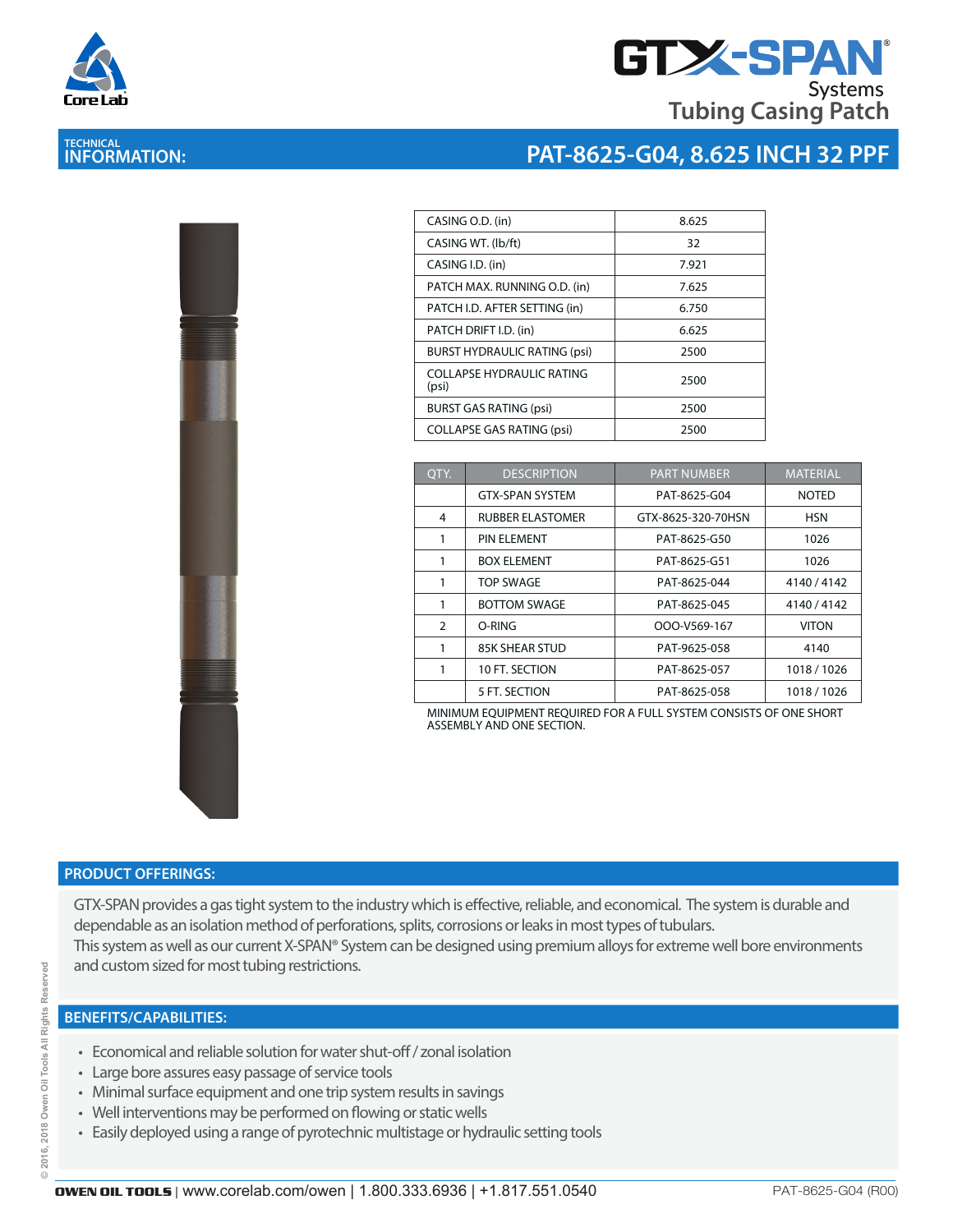

# **GTX-SPAN Tubing Casing Patch**

**PAT-8625-G04, 8.625 INCH 32 PPF**

### **TECHNICAL INFORMATION:**



| CASING O.D. (in)                       | 8.625 |
|----------------------------------------|-------|
| CASING WT. (lb/ft)                     | 32    |
| CASING I.D. (in)                       | 7.921 |
| PATCH MAX. RUNNING O.D. (in)           | 7.625 |
| PATCH I.D. AFTER SETTING (in)          | 6.750 |
| PATCH DRIFT I.D. (in)                  | 6.625 |
| <b>BURST HYDRAULIC RATING (psi)</b>    | 2500  |
| <b>COLLAPSE HYDRAULIC RATING (psi)</b> | 2500  |
| <b>BURST GAS RATING (psi)</b>          | 2500  |
| <b>COLLAPSE GAS RATING (psi)</b>       | 2500  |
|                                        |       |

| QTY.         | <b>DESCRIPTION</b>                        | <b>PART NUMBER</b> | <b>MATERIAL</b> |
|--------------|-------------------------------------------|--------------------|-----------------|
| 4            | <b>RUBBER ELASTOMER</b>                   | GTX-8625-320-70HSN | <b>HSN</b>      |
| 1            | PIN ELEMENT                               | PAT-8625-G50       | 1026            |
| 1            | <b>BOX ELEMENT</b>                        | PAT-8625-G51       | 1026            |
| 1            | <b>TOP SWAGE</b>                          | PAT-8625-044       | 4140/4142       |
| $\mathbf{1}$ | <b>BOTTOM SWAGE</b>                       | PAT-8625-045       | 4140/4142       |
| $N+1$        | O-RING                                    | OOO-V569-167       | <b>VITON</b>    |
| 1            | <b>85K SHEAR STUD</b>                     | PAT-9625-058       | 4140            |
| 1            | SET SCREW 1/4 INCH X 20 TPI.<br>5/16 INCH | PUR-0501-030       | ALLOY           |
| N            | 10 FT. SECTION                            | PAT-8625-057       | 1018/1026       |
| $\mathbf{1}$ | <b>SLEEVE NUT</b>                         | SET-4500-032A      | 4130/4140       |
| $\mathbf{1}$ | <b>SLEEVE LOCK NUT</b>                    | SET-4500-033       | 4130/4140       |
| 1            | SETTING SLEEVE ASSEMBLY                   | SET-4500-080       | 4140/4142       |
| 1            | <b>OUICK CHANGE ROD</b>                   | SET-3250-130       | 4130/4140       |
| $\mathbf{1}$ | <b>OUICK CHANGE NUT</b>                   | SET-3250-131       | 4130/4140       |
| 1            | TOP ADAPTER ROD                           | SET-3250-132       | 4130/4140       |
| $N+1$        | ROD TANDEM CONNECTOR                      | SET-3250-133       | 4140/4130       |
| N            | 10 FT. ROD                                | SET-3250-134       | 4140/4130       |
| OPT          | 5 FT. ROD                                 | SET-3250-135       | 4140/4130       |
| 1            | <b>BOTTOM ADAPTER ROD</b>                 | SET-3250-217       | 4130/4140       |
| 1            | <b>COLLET ASSEMBLY</b>                    | SET-4500-137       | <b>NOTED</b>    |
| $\mathbf{1}$ | <b>COLLET BODY</b>                        | SET-4500-138       | 4140/4142       |
| $\mathbf{1}$ | <b>END SUB</b>                            | SET-4500-139       | 4140/4142       |
| $\mathbf{1}$ | <b>COLLET SUPPORT</b>                     | SET-3250-227A      | 4140/4142       |
| N            | <b>ROD SUPPORT</b>                        | SET-3250-239       | <b>ALUMINUM</b> |

MINIMUM EQUIPMENT REQUIRED FOR 10 FT. SYSTEM